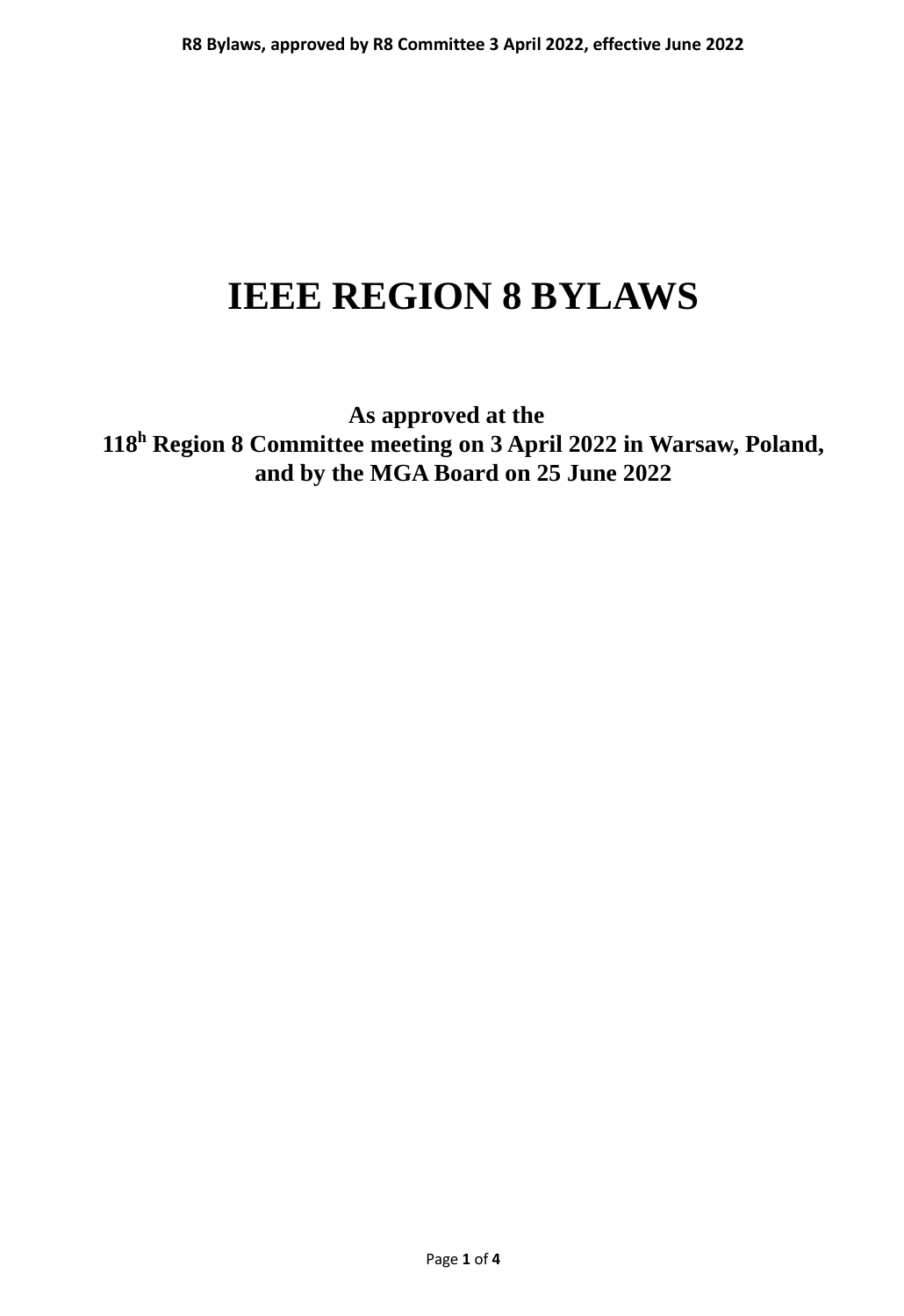# **IEEE REGION 8 BYLAWS**

# **R8-1 THE INSTITUTE OF ELECTRICAL AND**

**ELECTRONICS ENGINEERS, INC.**

IEEE Region 8 is a Geographic Organizational Unit of IEEE.

#### **R8-1.1 IEEE INCORPORATION**

IEEE is incorporated under the New York State Not-for-Profit Corporation Law. The text of that law changes from time to time; the IEEE Executive Director should be consulted prior to taking any action which relates to that law.

#### **R8-1.2 GOVERNANCE**

The regulations by which IEEE, the Member and Geographic Activities Board (MGA Board) and Region 8 are governed are embodied in several documents. The IEEE Certificate of Incorporation and Constitution, which can be approved and amended only by the voting members of the Institute, contain IEEE's fundamental objectives, organization, and procedures. Implementation of the provisions of the Constitution and Certificate of Incorporation, in specific organizational structures and procedures, is entrusted to the IEEE Bylaws, which are approved and amended by the IEEE Board of Directors (BoD). The Region 8 Bylaws provide more detailed statements of specific policies, objectives and procedures than are appropriate for inclusion in the Constitution, IEEE Certificate of Incorporation and IEEE Bylaws, and specifically relate to the geographical, educational and scientific activities in the Institute. The Region 8 Bylaws are published herewith. They are approved and amended by the Region 8 Committee.

The precedence of these documents should be remembered by all those engaged in IEEE management duties. The Region 8 Bylaws must not be in conflict with the Constitution, and must conform to the provisions of the Constitution, IEEE Articles of Incorporation and the IEEE Bylaws. If, having consulted these documents, questions of procedure or interpretation remain, inquiries should be made to the IEEE Executive Director or designee.

#### **R8-2 NAME**

The name of the Region is the IEEE Region 8.

#### **R8-2.1 BOUNDARIES**

Region 8 shall consist of Africa, Europe, Russia, Greenland and all Asian countries West of Pakistan, North and West of Afghanistan and North of Mongolia and China.

The boundaries may not be changed without the agreement of the Region 8 Committee and the approval of MGA Board.

#### **R8-2.2 BYLAWS**

The Bylaws as here laid down shall be established to govern the operations and administration of the Region.

#### **R8-2.2.1 BYLAWS REVISIONS**

Proposed changes to the Bylaws of Region 8 and the reasons therefore shall be distributed to all voting members of the Region 8 Committee at least twenty-eight days (28) before the stipulated Region 8 meeting. Two-thirds of all votes cast by the members at the meeting shall be required to recommend a new Region 8 Bylaw or to amend or revoke any existing Region 8 Bylaw, but shall not be effective until approved by MGA Board.

#### **R8-2.3 OPERATIONS MANUAL**

Except as otherwise set forth in these Region 8 Bylaws, the composition, membership requirements, reporting structure and financial and administrative considerations for each Region 8 Operational Unit shall be included in a Region 8 Operations Manual.

#### **R8-2.3.1 OPERATIONS MANUAL REVISIONS**

Proposed changes to the Region 8 Operations Manual and the reasons therefore shall be distributed to all voting members of the Region 8 Committee at least twenty-eight (28) days before the stipulated Region 8 meeting. A majority of the votes cast by the members present at the meeting shall be required.

#### **R8-3 COMMITTEE MEMBERSHIP**

The Region 8 Committee shall consist of the following voting members:

- Director
- Director-Elect
- Past Director
- Treasurer
- Secretary
- Vice Chair Member Activities
- Vice Chair Student Activities
- Vice Chair Technical Activities
- The Region 8 Section Chairs

Chairs of Committees of Region 8 and Coordinators as defined in the Region 8 Operations Manual are non-voting members of the Region 8 Committee. Other members may be appointed by the Director without voting privileges.

#### **R8-3.1 OFFICERS**

The Officers of Region 8 shall be:

- Director
- Director-Elect
- Past Director
- Treasurer
- Secretary
- Vice Chair Member Activities
- Vice Chair Student Activities
- Vice Chair Technical Activities.

#### **R8-3.1.1 OPERATING COMMITTEE (OPCOM)**

The Region 8 Officers constitute the Region 8 Operating Committee (OpCom). Persons holding more than one office in the Region 8 OpCom shall also be limited to one vote in the Region 8 OpCom.

#### **R8-3.1.2 DIRECTOR-ELECT**

The Director-Elect shall be elected, for a two-year term, during the even numbered years; and shall assume office on the following 1 st January. The Director-Elect shall be elected as a part of the annual IEEE elections and shall be elected from a slate of no less than two or more than three nominees in accordance with MGA guidelines for the election of Directors-Elect. The petition process defined by IEEE Bylaws for Director-Elect shall apply. At the end of his/her two-year term the Director-Elect shall automatically become Region Director for a two year term, without further election.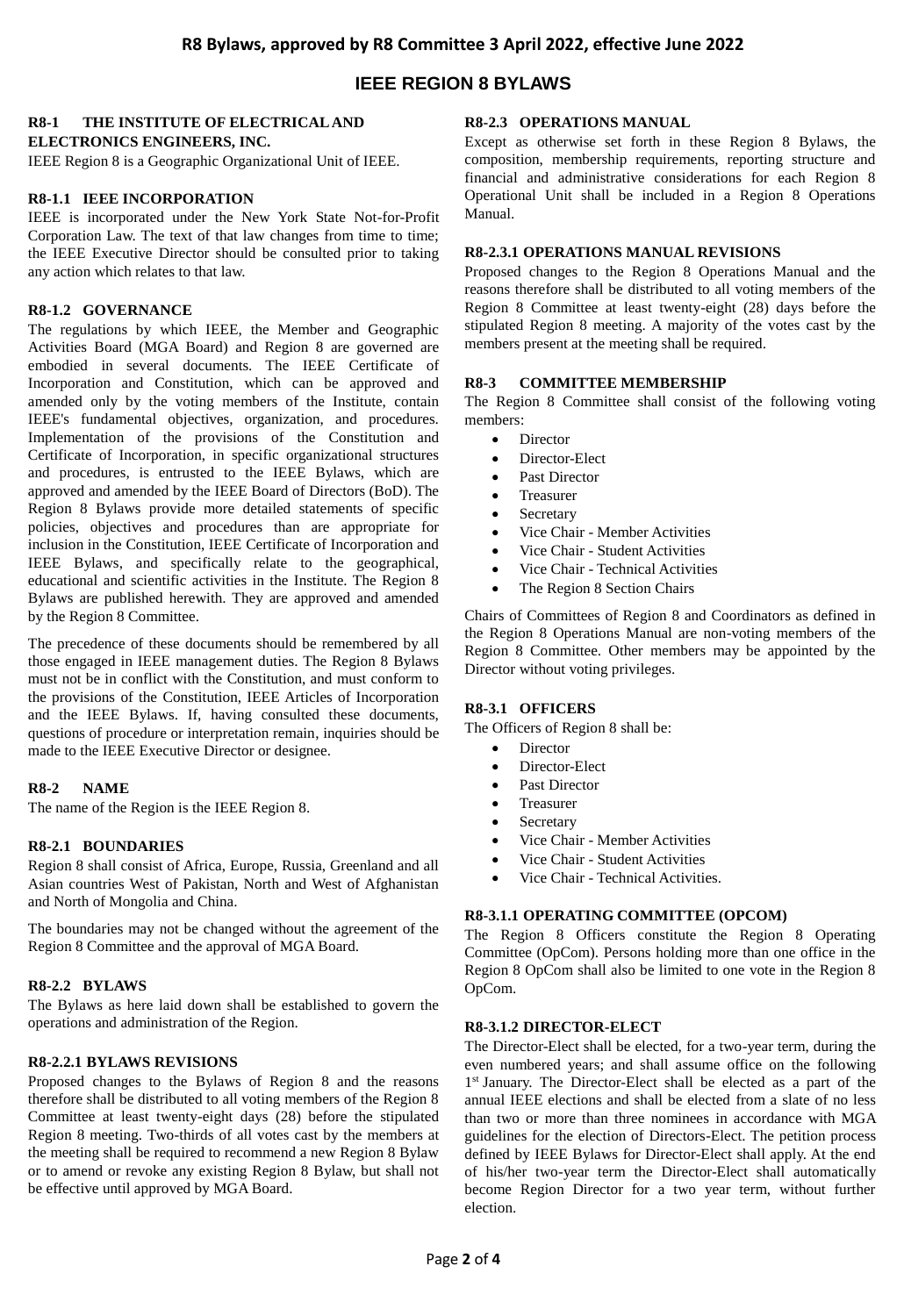### **R8 Bylaws, approved by R8 Committee 3 April 2022, effective June 2022**

The Director-Elect shall be the focal point for the following activities in Region 8:

- Publications and Communications.
- Section Vitality and Development.

Additional responsibilities may be assigned by the Region 8 Director.

#### **R8-3.1.3 DIRECTOR**

The Region 8 Director shall be the Chair of the Region 8 Committee.

The Chair of the Region 8 Committee shall serve as member of the Member and Geographic Activities Board and as a member of the IEEE Board of Directors.

#### **R8-3.1.4 PAST DIRECTOR**

On the expiration of his/her Director's term, the Director shall serve on the Region 8 Committee as Past Director for a two-year term.

The Past Director shall be the focal point for the following activities in Region 8:

- Nominations and Appointments
- Strategic Planning
- Awards and Recognition
- Questions concerning R8 Bylaws and R8 Operations Manual
- Human Resources Development and Training

Additional responsibilities may be assigned by the Region 8 **Director** 

#### **R8-3.1.5 SECRETARY**

The Region 8 Nominations and Appointments Committee, after consultation with the Director-Elect, submits to the Region 8 Committee candidate(s) for the election of the Region 8 Secretary to follow. The term of office for the Secretary shall be for two years. The Secretary shall be eligible to be re-elected.

The Region 8 Secretary shall be the chief administrative officer of the Region 8 Committee and will coordinate electronic communications internal to the Region 8 Committee.

#### **R8-3.1.6 TREASURER**

The Region 8 Nominations and Appointments Committee, after consultation with the Director-Elect, submits to the Region 8 Committee candidate(s) for the election of the Region 8 Treasurer to follow. The term of office for the Treasurer shall be for two years. The Treasurer shall be eligible to be re-elected.

The Region 8 Treasurer shall be the chief financial officer of the Region 8 Committee and will chair the Finance Committee.

#### **R8-3.1.7 VICE CHAIRS**

The Region 8 Vice Chairs shall be elected by the Region 8 Committee from nominations provided by the Region 8 Nominations and Appointments Committee.

Their term of office shall be for two years. They cannot be reelected for a second consecutive term for the same position.

Vice Chairs shall fulfill the responsibilities as defined herein and report to Region 8 on the activities of Committees which report to them.

#### **R8-3.1.7.1 VICE CHAIR-MEMBER ACTIVITIES**

The Vice Chair - Member Activities shall be responsible for planning, leadership, and guidance for member activities.

The Vice Chair - Member Activities shall be the focal point for the following activities in Region 8:

- Membership Development
- Affinity Group Activities (Young Professionals, Life Members, Women in Engineering, etc.)
- Humanitarian Activities
- History Activities

#### **R8-3.1.7.2 VICE CHAIR-STUDENT ACTIVITIES**

The Vice Chair - Student Activities shall be responsible for planning, leadership, and guidance for student activities.

The Vice Chair - Student Activities shall be the focal point for the following activities in Region 8:

- Student Contests and Awards
- Student Branch and Student Branch Chapter Coordination
- Student Publications
- Student Programs and Activities

#### **R8-3.1.7.3 VICE CHAIR-TECHNICAL ACTIVITIES**

The Vice Chair - Technical Activities shall coordinate the technical activities of Region 8 and interface to the Technical Activities of IEEE as well as corresponding functions in the MGA Board.

The Vice Chair - Technical Activities shall be the focal point for the following activities in Region 8:

- Chapter Coordination
- Conference Coordination
- Professional and Educational Activities
- Action for Industry
- Standards

#### **R8-3.2 LIAISONS**

Region 8 shall provide for liaison members to serve on other IEEE Boards or Committees, or maintain active liaison by other means deemed appropriate by the respective Chairs of these Boards.

#### **R8-3.3 REGION 8 COMMITTEE MEETINGS**

The number of regular meetings of Region 8 during the year normally shall be two, and not less than once a year.

Meetings of the Committee may be held anywhere within the boundaries of the Region, or elsewhere with the authorization of MGA Board.

Once scheduled, a meeting date or location may be altered or canceled only for sufficient cause.

Unless in executive session, meetings of the Region 8 Committee, Region 8 OpCom, and Committees of Region 8 shall be open to all members of IEEE.

#### **R8-3.3.1 CHAIR**

In the absence of the Director, the Past-Director, the previous Past-Directors, the Director-Elect, or the Vice Chairs, and in that order of priority, shall chair the Committee. If none is present, the Committee shall elect a Chair from among those present.

#### **R8-3.3.2 QUORUM**

A quorum shall consist of a majority of the Region 8 Committee voting members or their alternates as defined in R8-3.3.5 and shall include representatives from not less than half the Sections in the Region.

#### **R8-3.3.3 SPECIAL MEETINGS**

Special meetings of the Region 8 Committee may be called by the